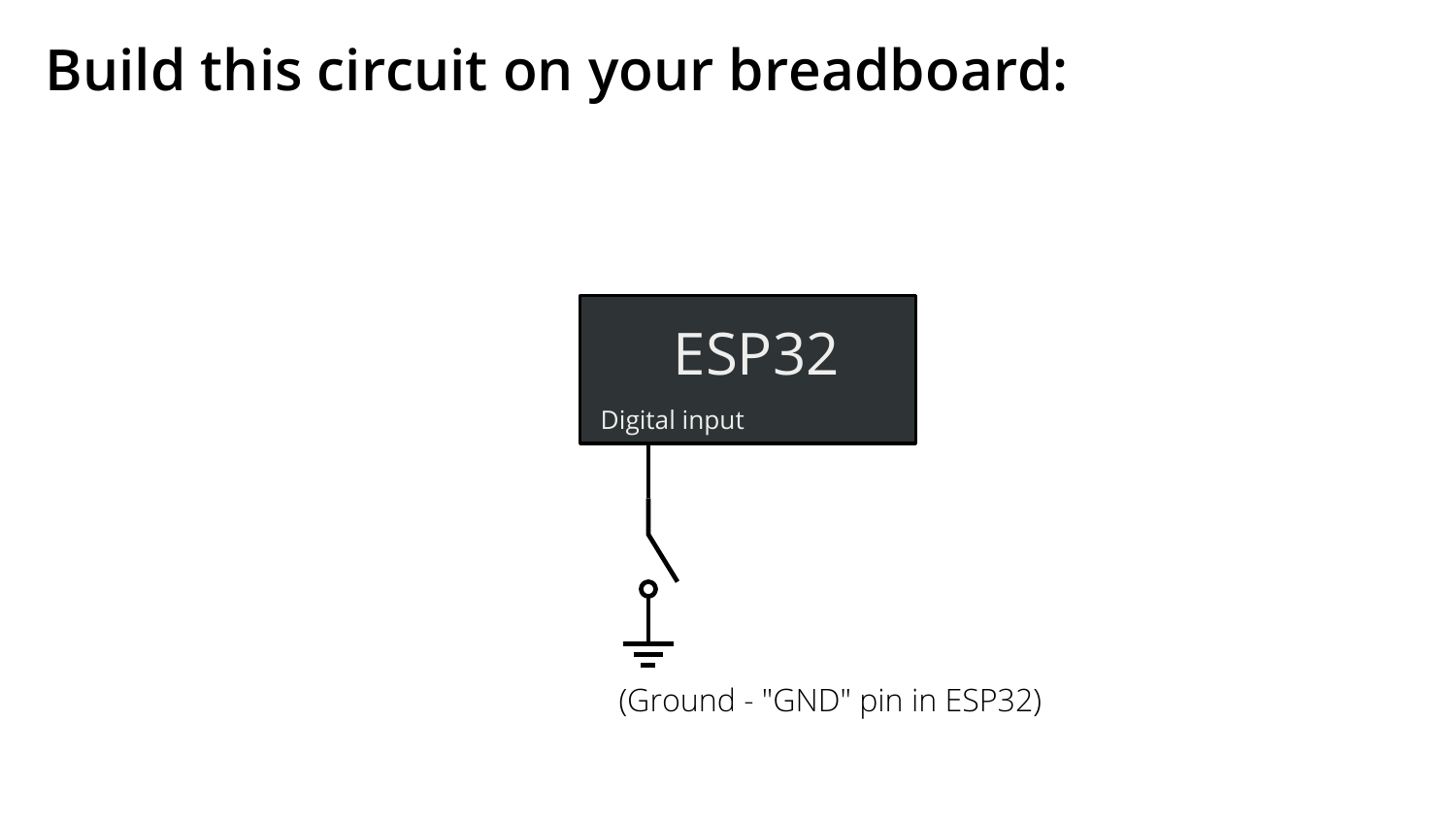### Build this circuit on your breadboard:

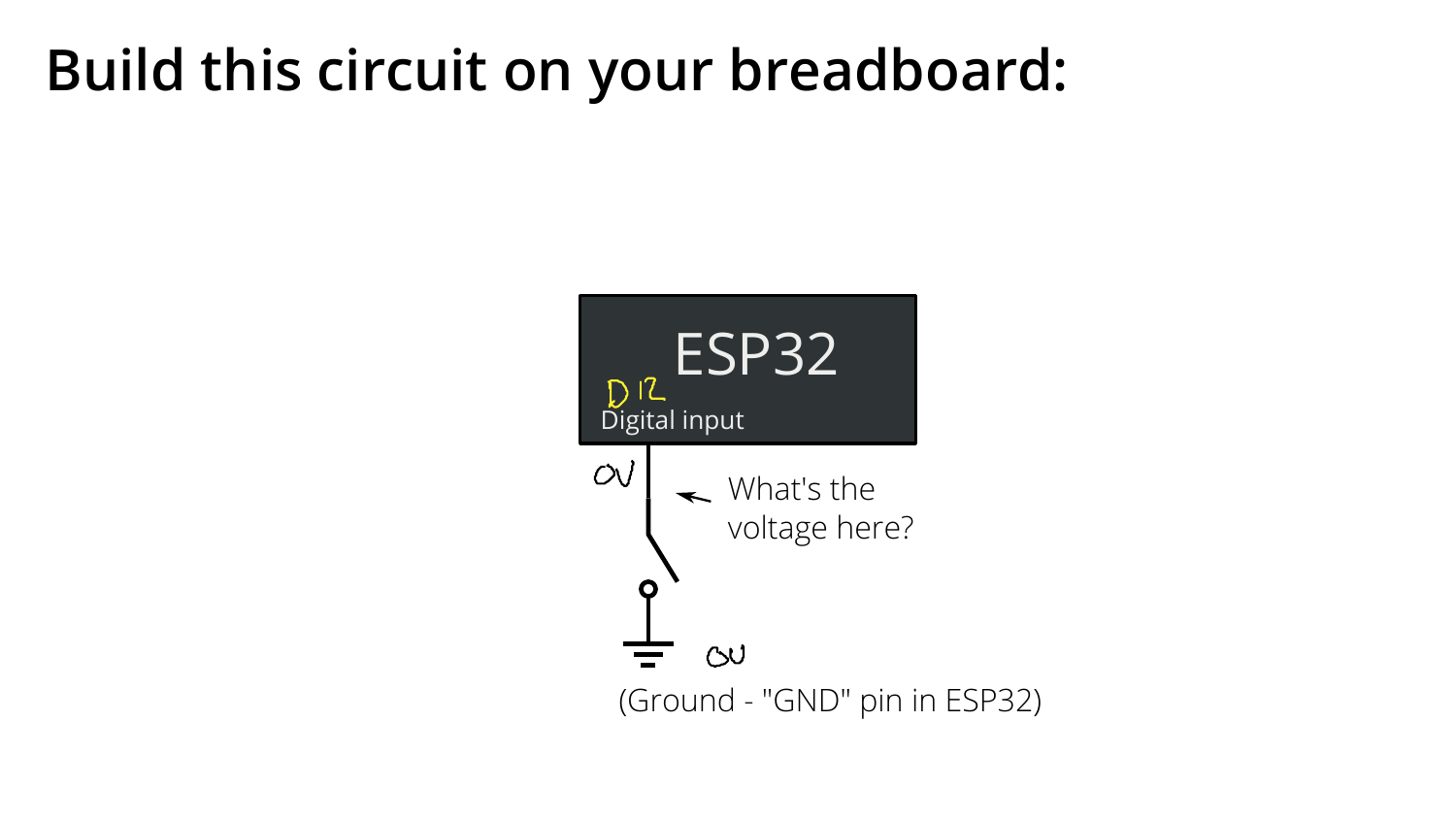### Build this circuit on your breadboard:

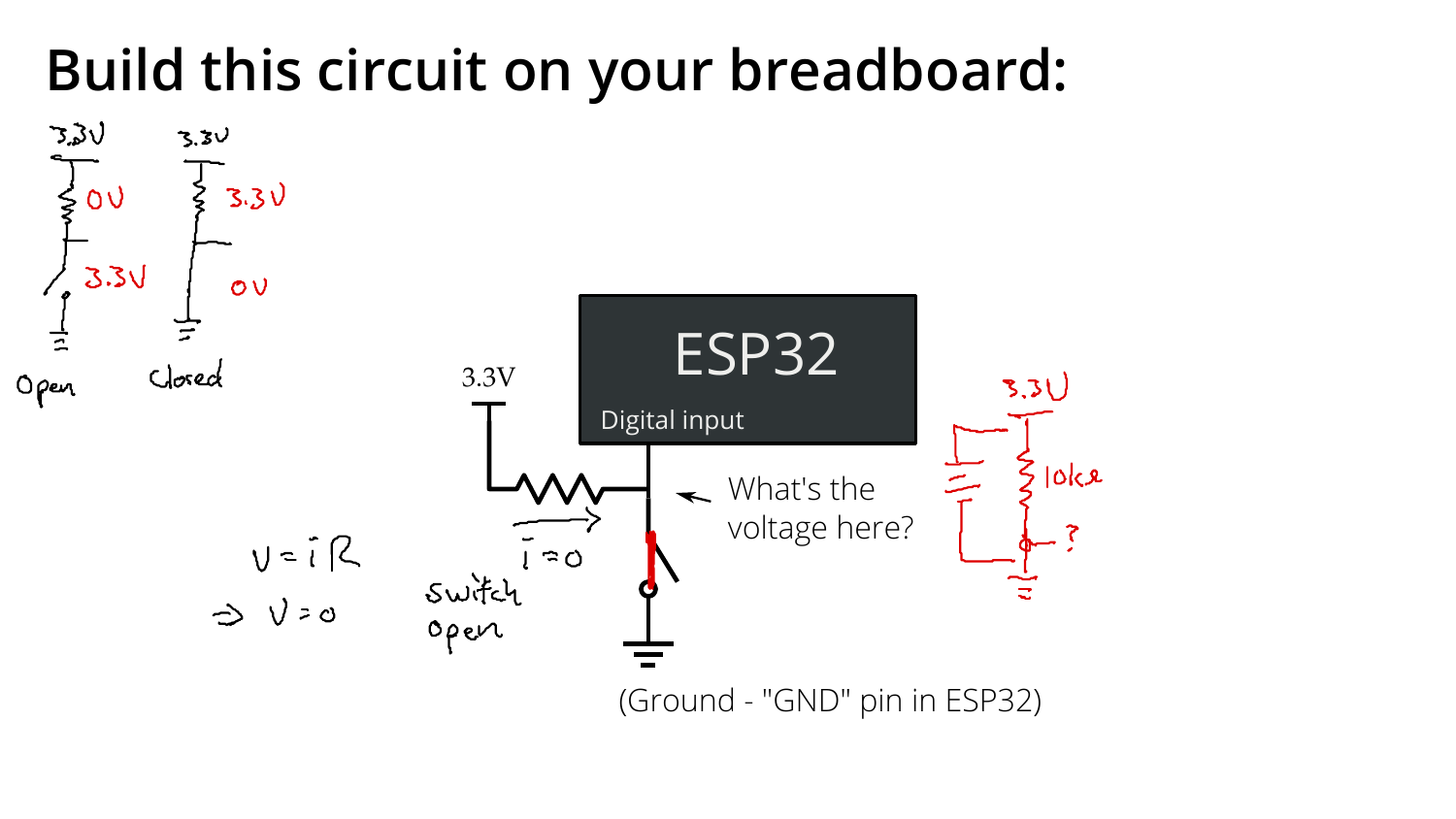# EN 1: Engineering in the Kitchen

Steven Bell 30 September 2021

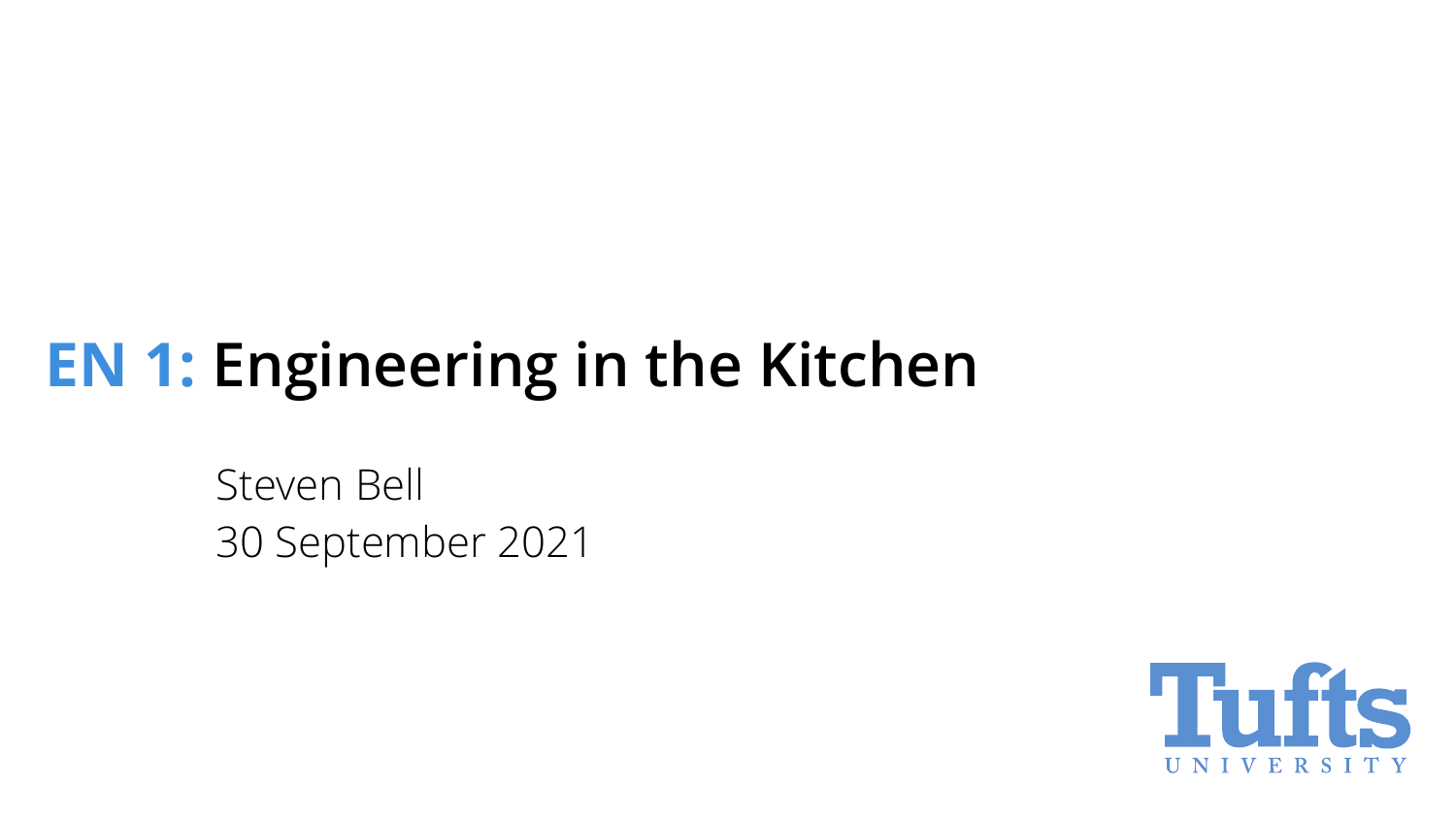## Reading a switch

from machine import Pin # import necessary library

switch = Pin(12, Pin.IN, Pin.PULL\_UP) Use pull-up resister print(switch.value())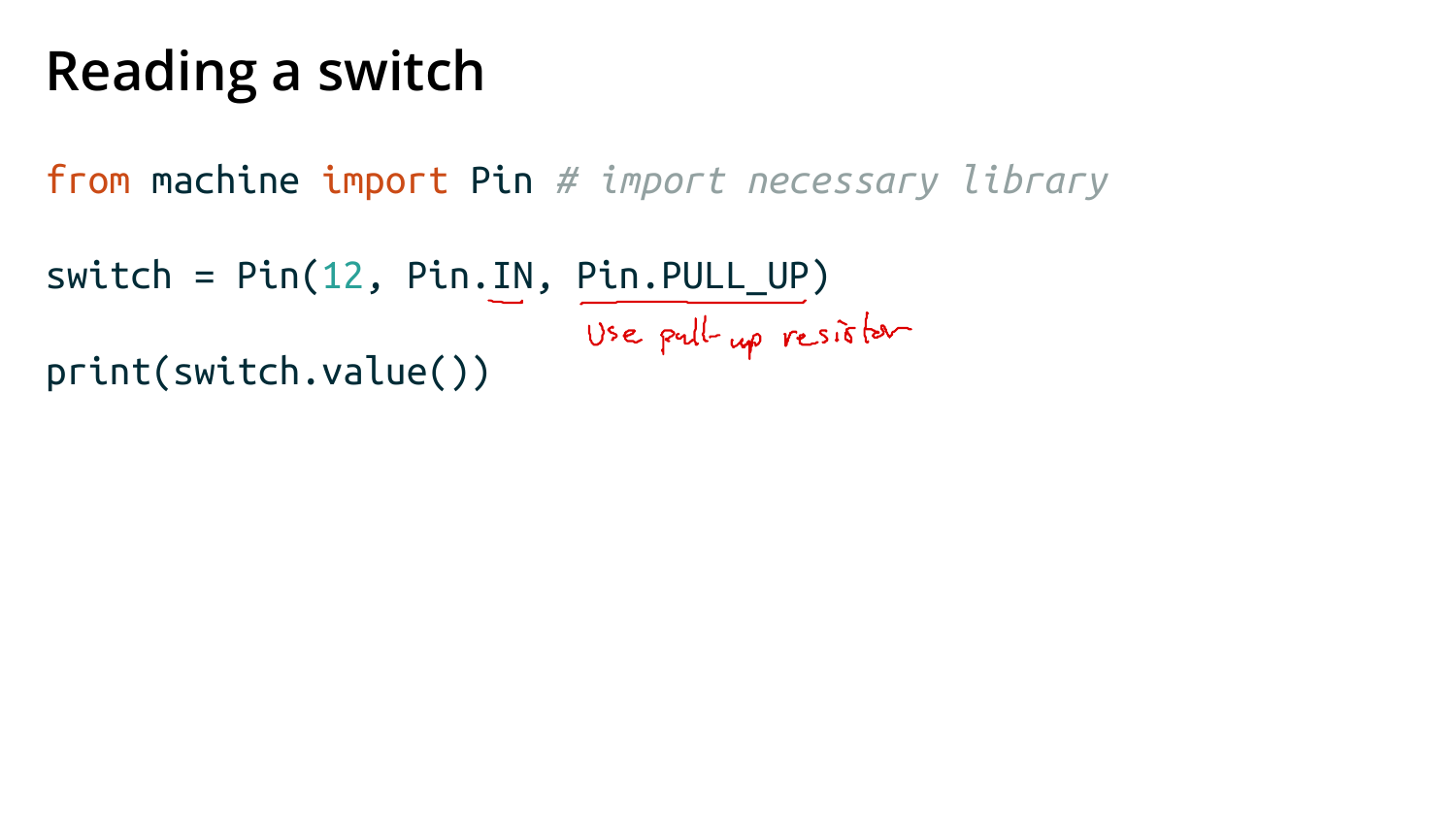### Constants in Python

We often have "special numbers" in our code

It helps to give them descriptive names instead of reusing the number everywhere.

 $PRESSED = 1$ DELAY TIME = 3000 # milliseconds HELLO\_MESSAGE = "Hello, microPython!"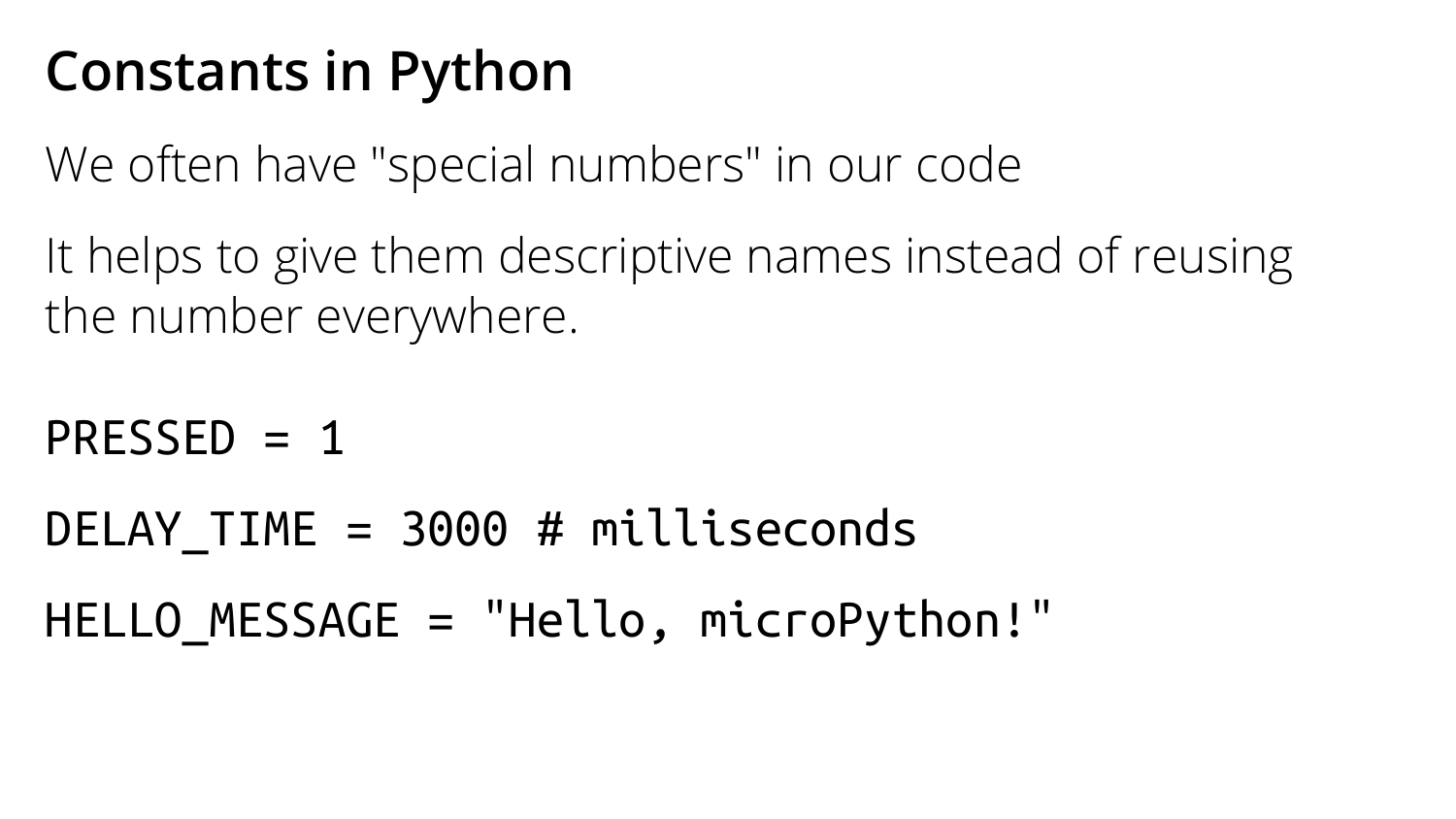### if statements

### if CONDITION:

# Stuff to do if CONDITION is true

# This is specified using indentation

#### else:

# Stuff to do if CONDITION is false

# Stuff that is outside of the if-statement (un-indented)

CONDITION can be lots of things:  $a == 3$  # Check if a is equal to 3  $x > y$  # Check if x is greater than y button.value()  $== 1$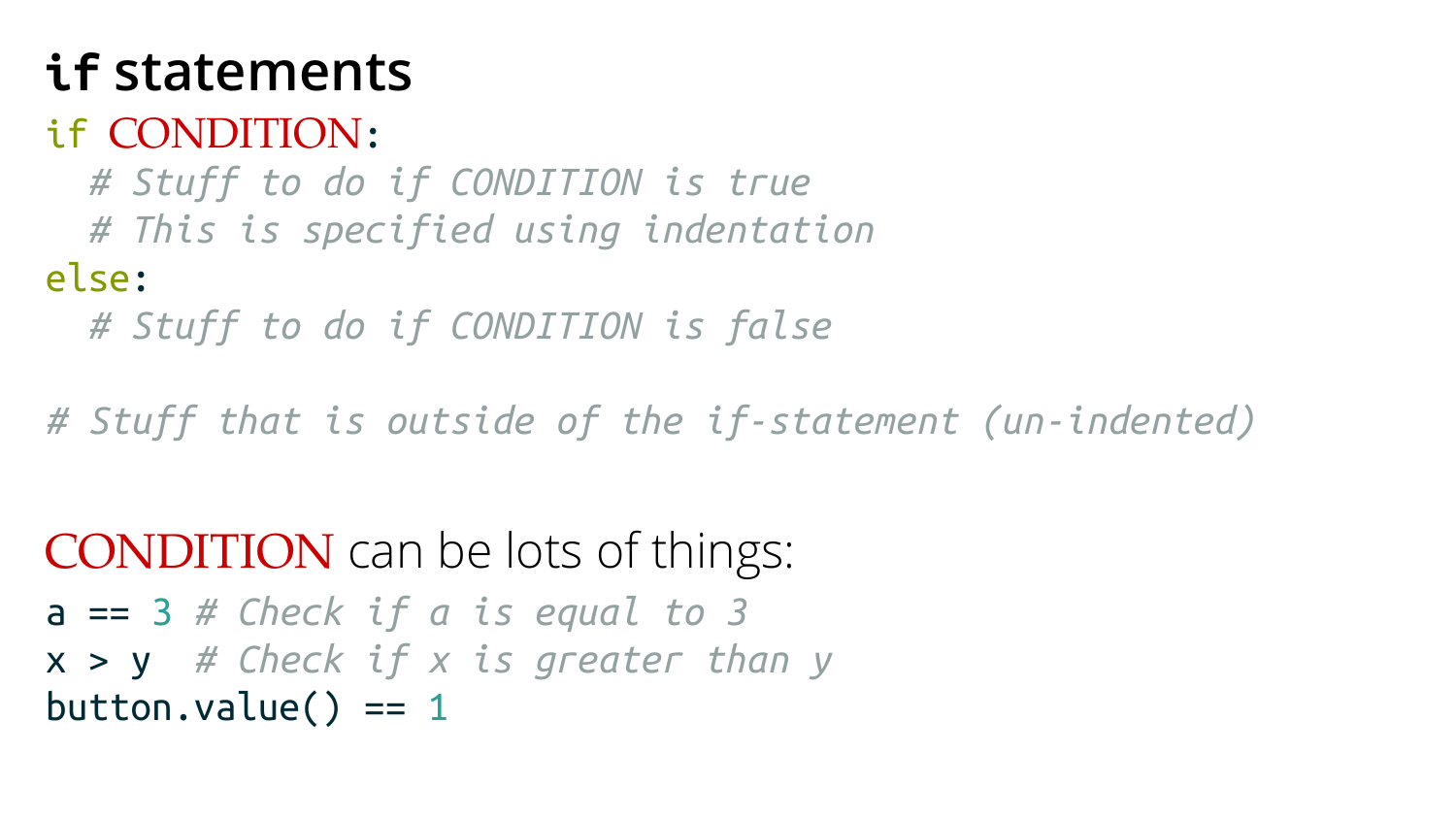### if/elif statements

"elif" is a contraction of "else if"

if FIRST\_CONDITION:

# Stuff to do if FIRST\_CONDITION is true elif SECOND\_CONDITION:

# Stuff to do if SECOND CONDITION is true else:

# Stuff to do if neither condition is true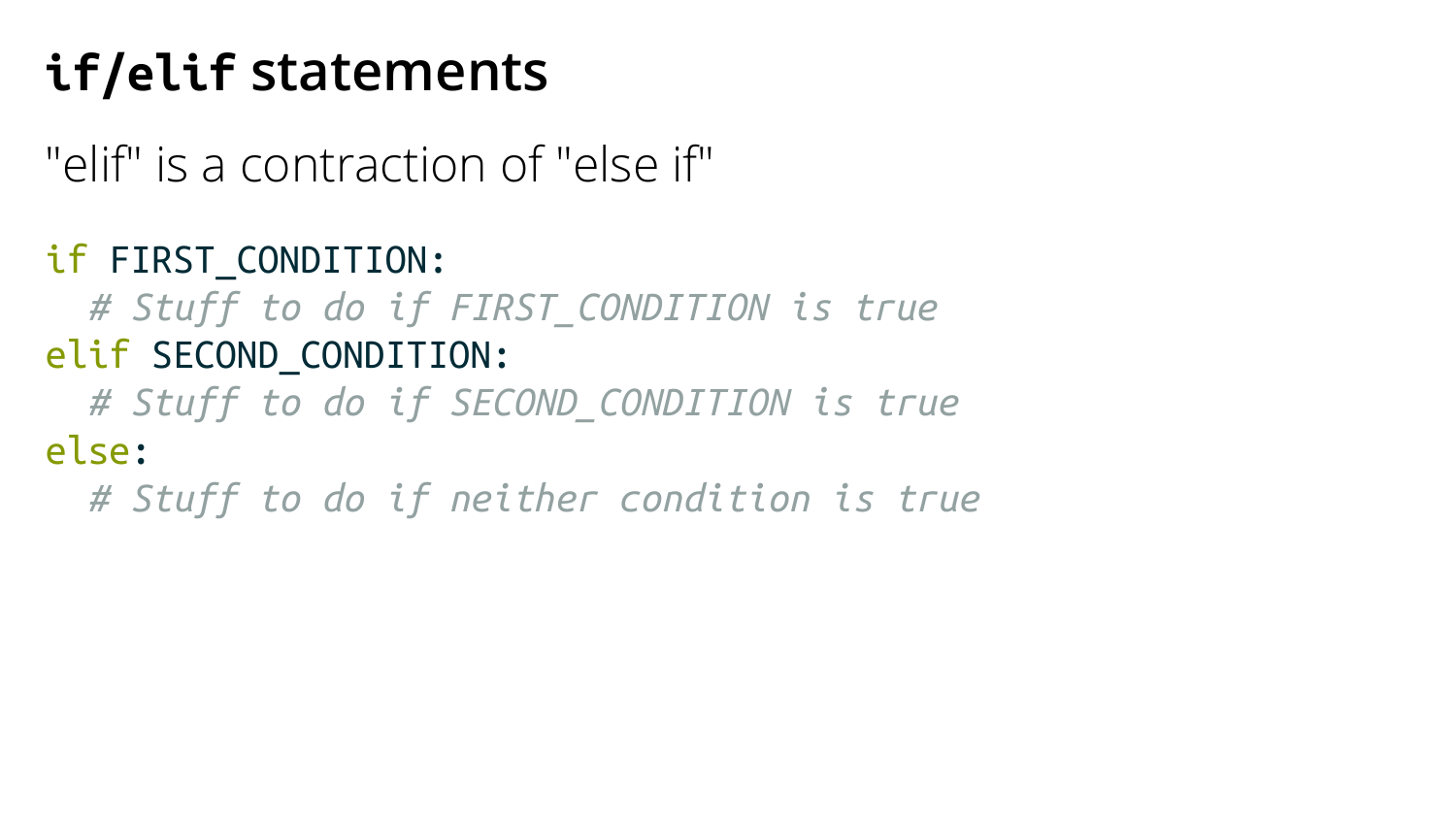Write a program that turns on an LED when a switch is pressed.

(The ESP32 should read the switch and control the LED, don't just put the switch in series with the LED)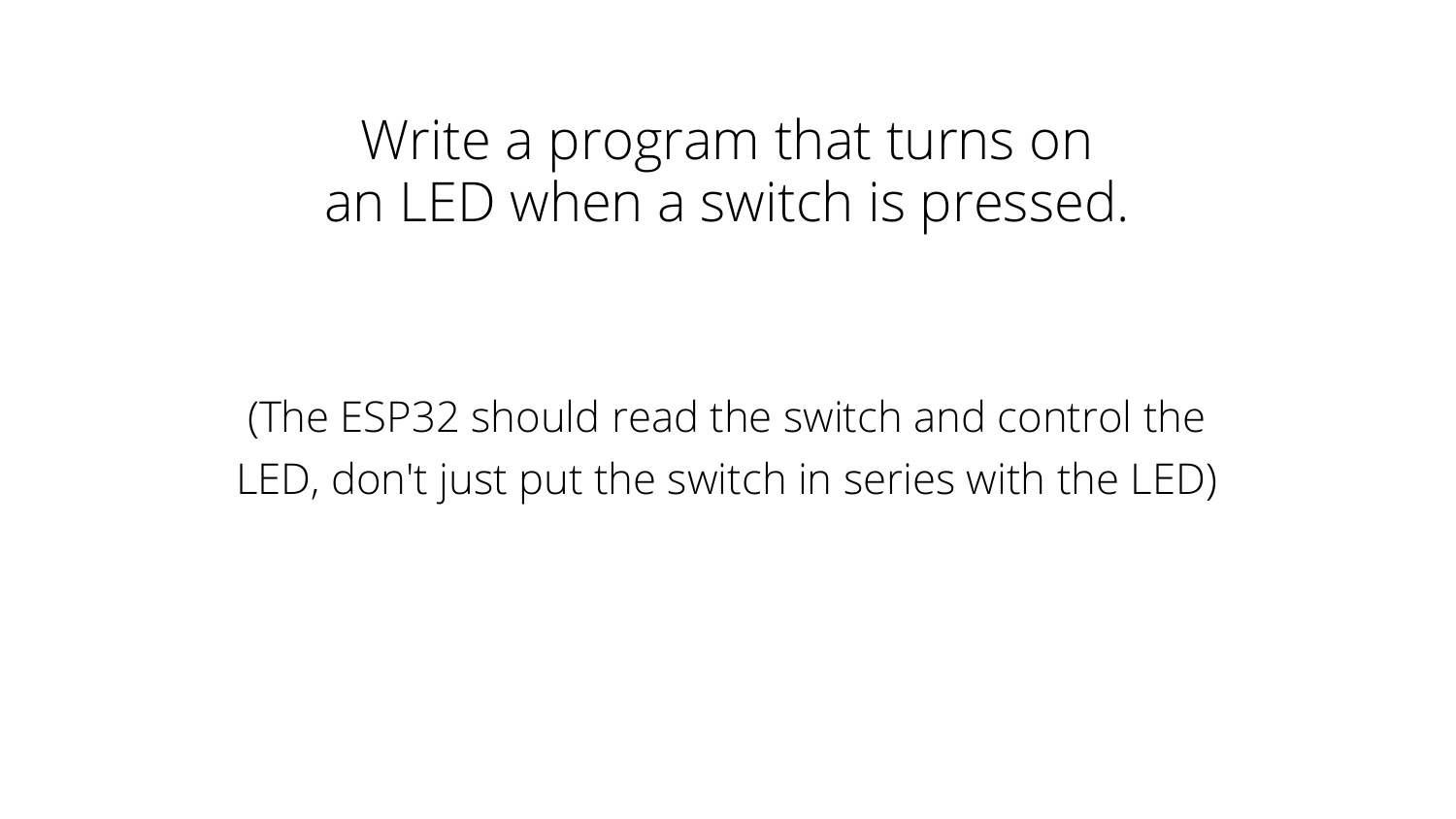### State machines

Consist of a set of states and transitions between them

This is a formal way to think about complicated behavior

And it translates very nicely to code

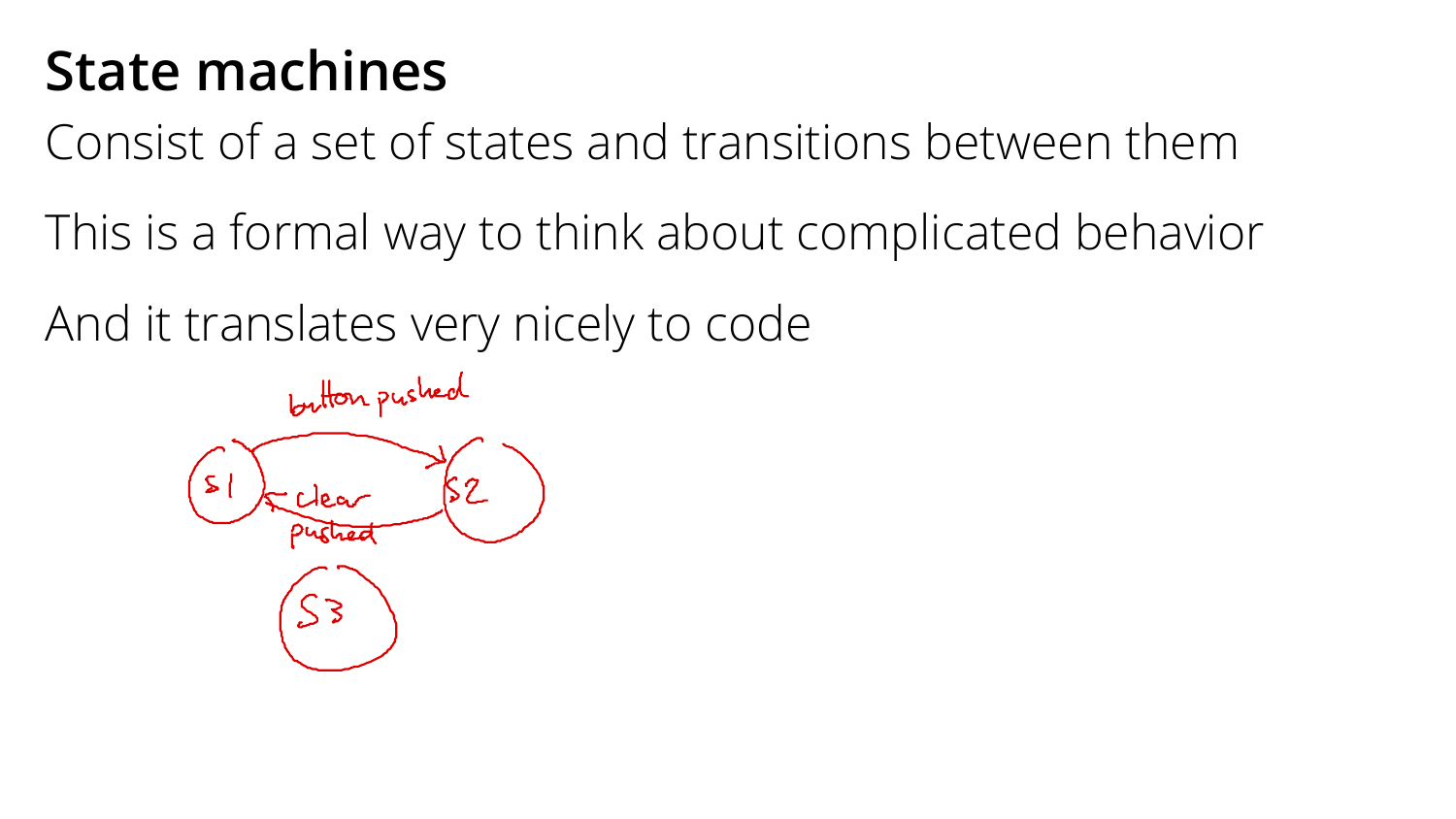### State machine example

Let's make something that turns on an LED for 3 seconds every time you press a button.

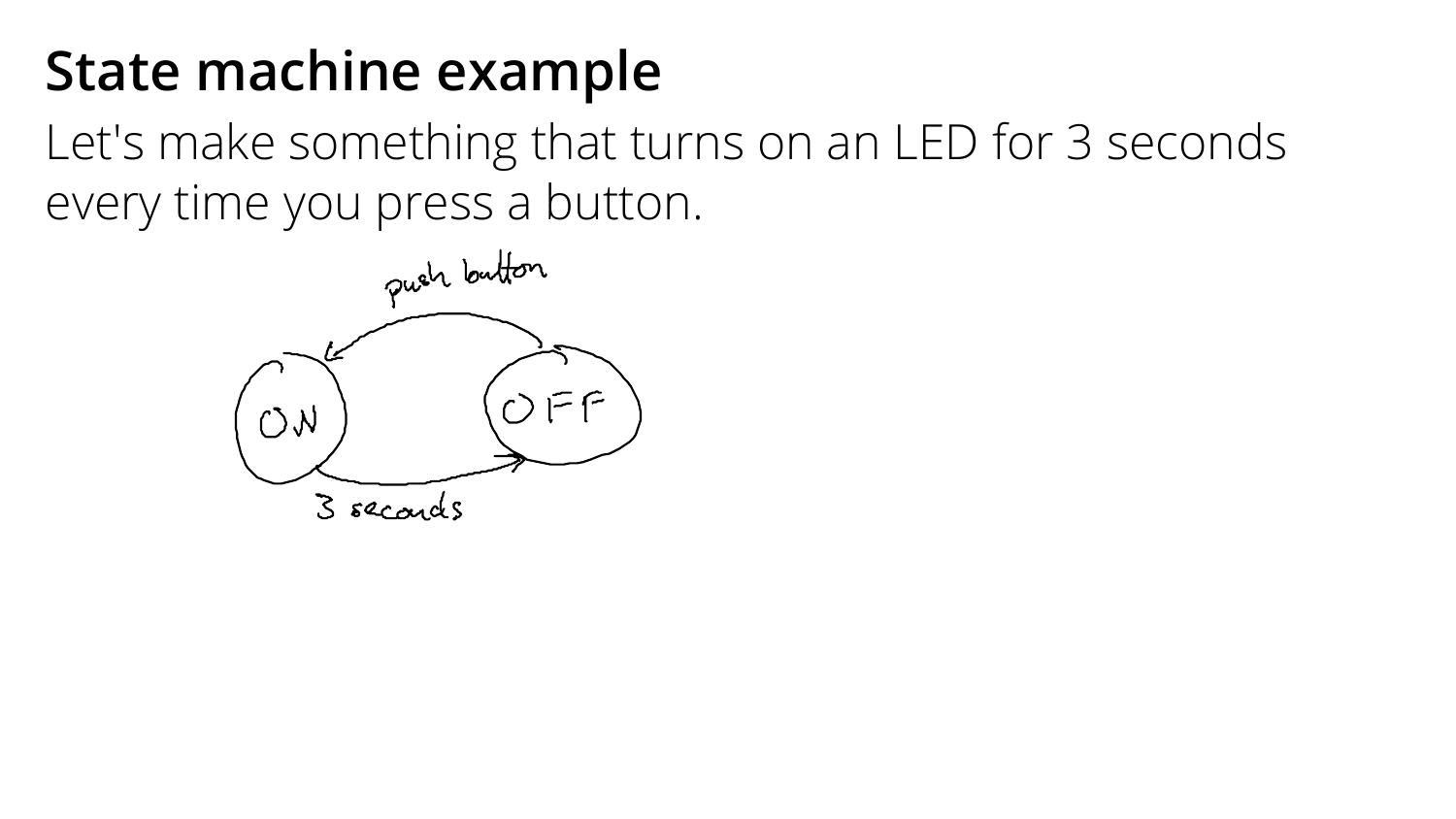### My dishwasher control panel

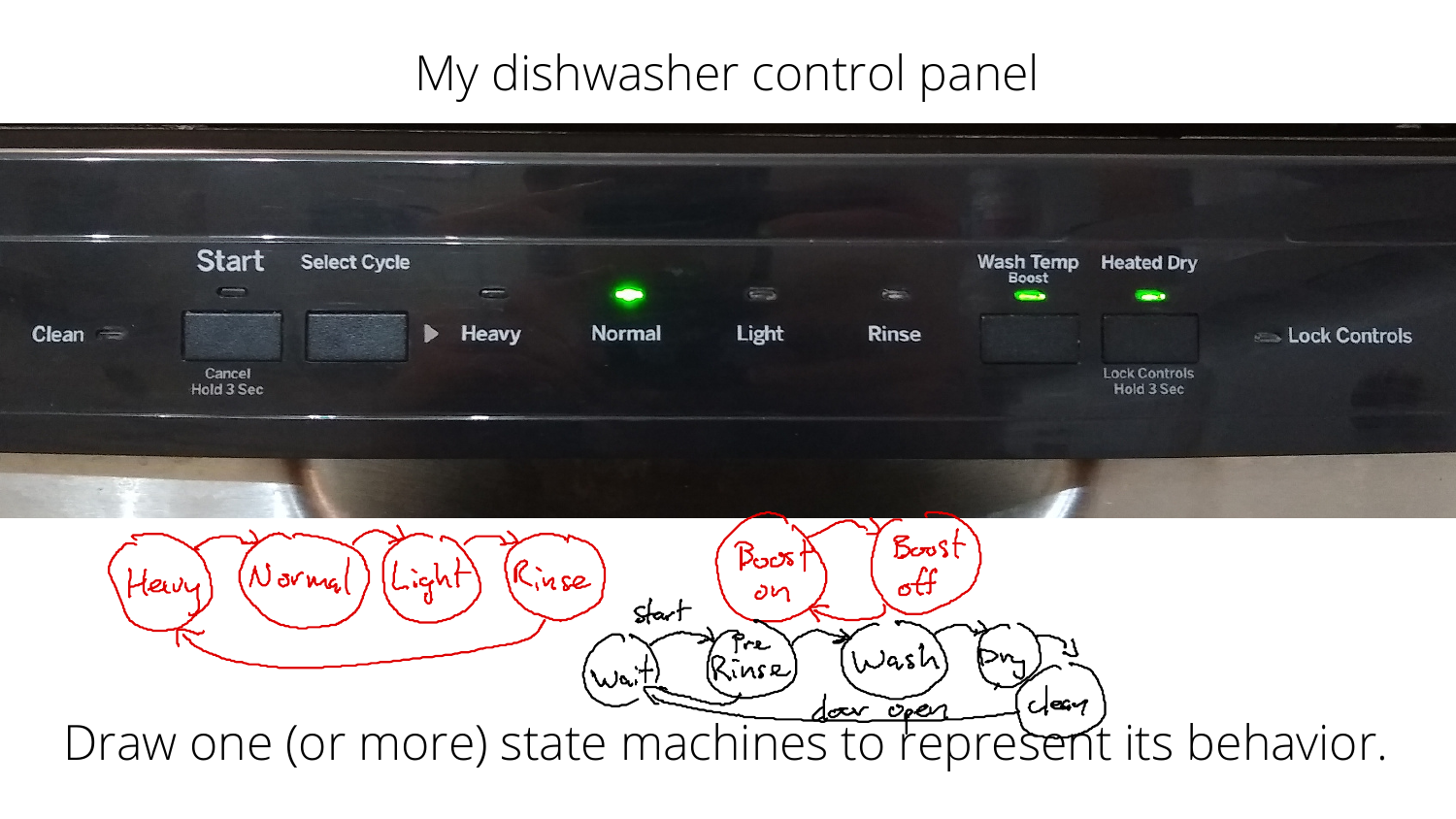## Project 2: building a microwave control panel

You will design and build your own microwave control panel. It must:

- 1) Allow a user to specify different amounts of time to cook
- 2) Indicate the time remaining in some way
- **3)** Turn off the microwave if the door is opened
	- (https://twitter.com/i/status/1418413938115371011)